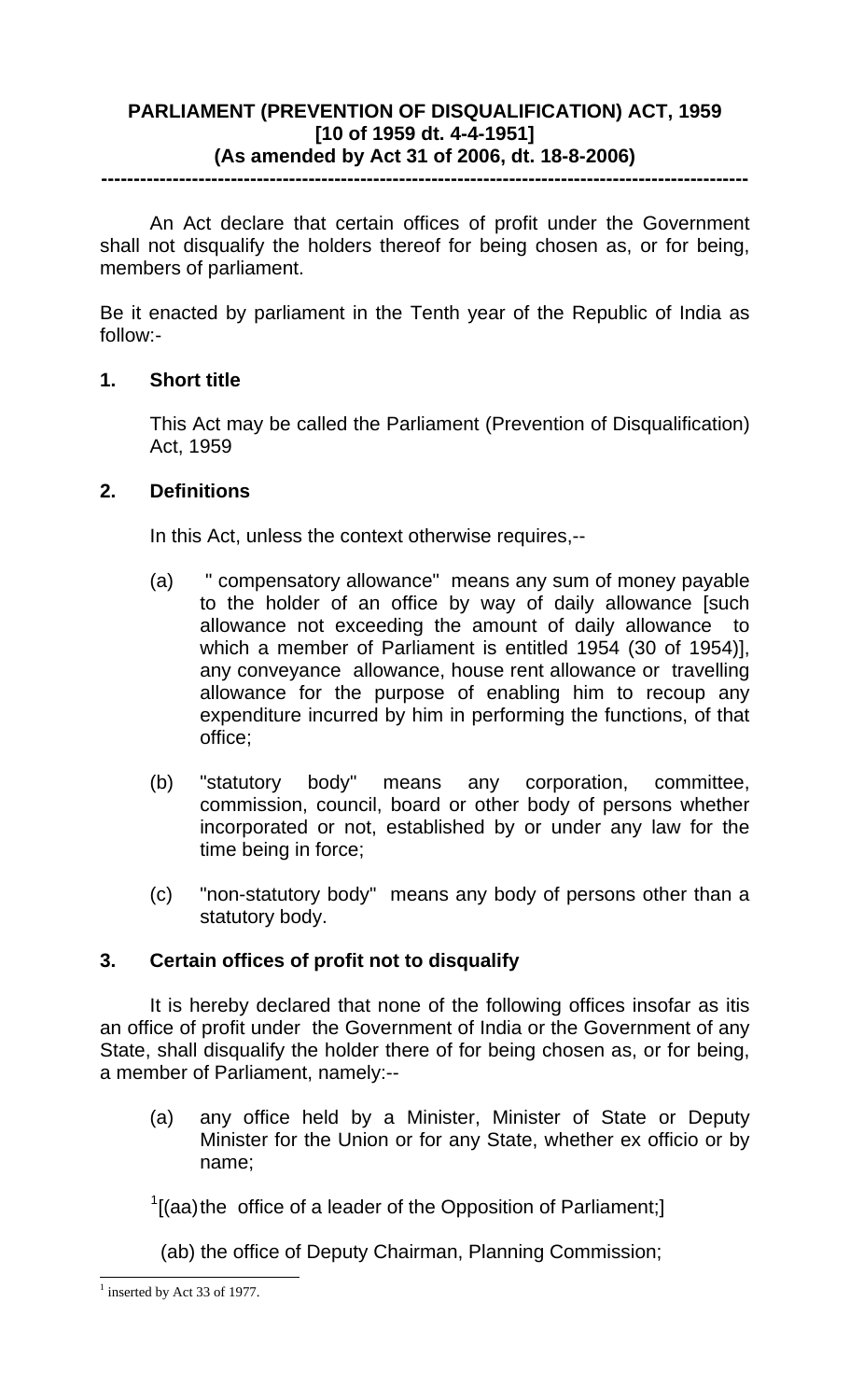- (ac) the office of  $2$  [each leader and each deputy leader] of a recognised party and a recognised group in either House of Parliament;]
- $<sup>1</sup>$  $<sup>1</sup>$  $<sup>1</sup>$  [(ad)</sup> the Office of the Chairperson of the national Advisory Council constituted by the Government of India in the Cabinet Secretariat vide Order No. 631/2/1/2004-Cab., dated the 31st May, 2004;]
- (b) the office of Chief Whip, Deputy Chief Whip or Whip or Whip in Parliament or Parliamentary Secretary;

 $2$ [(ba) the office of chairperson of ---

- (i) the National Commission for Minorities constituted under section 3 of the National Commission for Minorities Act, 1992 (19 of 1992);
- (ii) the National Commission for the Scheduled Castes and Scheduled Tribes constituted under clause (1) of Article 338 of the Constitution;
- (iii) the National Commission for Women constituted under section 3 of the National Commission for Women Act, 1990 (20 of 1990);
- (c) the office of member of any force raised or maintained under the National Cadet Corps Act, 1948 (31 of 1948) , the Territorial Army Act, 1948 (56 of 1948), or the Reserve and Auxiliary Air Forces Act, 1952 (62 of 1952);
- (d) the office of a member of a House Guard constituted under any law for the time being in force in any State;
- (e) the office of sheriff in the city of Bombay, Calcutta or Madras;
- (f) the office of chairman or member of the syndicate, senate, executive committee council or court of a university or any other body connected with a university;
- (g) the office of a member of any delegation or mission sent outside India by the Government for any special purpose;
- (h) the office of chairman or member of a committee (whether consisting of one or more members), set up temporarily for the purpose of advising the Government or any other authority in respect of any matter of public importance or for the purpose of making an inquiry into, or collecting statistics in respect of, any such matter, if the holder of such office is not entitled to nay remuneration other than compensatory allowance;

<span id="page-1-2"></span><span id="page-1-1"></span><span id="page-1-0"></span><sup>&</sup>lt;sup>2</sup> Substituted for leader" by Act 18 of 200, dt.7-6-2000.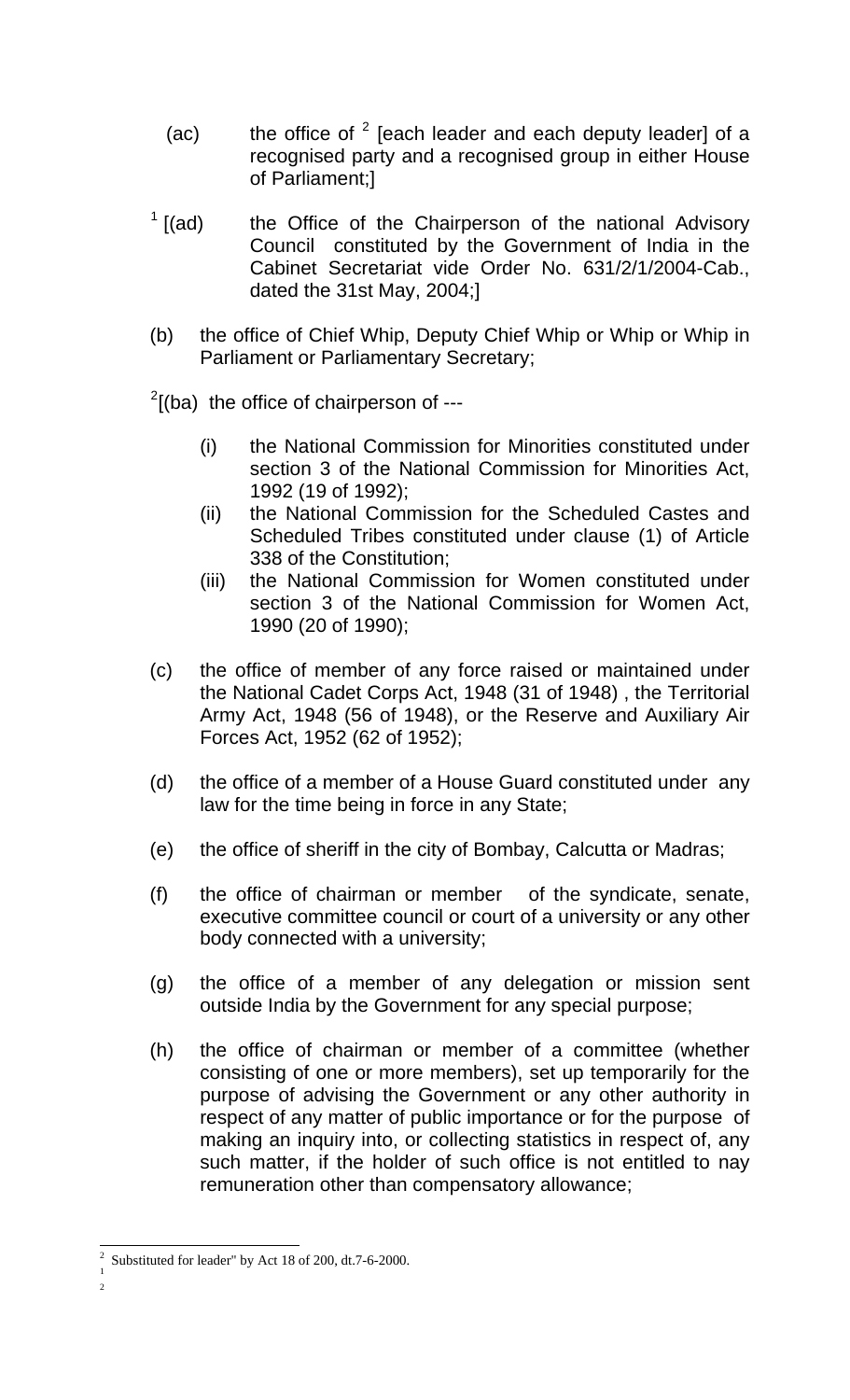- (i) the office of chairman, director or member of any statutory or non-statutory body other than any such body as is referred to in clause (h), if the holder of such office is not entitled to any remuneration other than compensatory allowance, but excluding (i) the office of chairman of any statutory or nonstatutory body specified in part I of the Schedule, and (ii) the office of chairman or secretary of any statutory or non-statutory or non-statutory body specified in part II of the Schedule;
- (j) the office of village revenue officer, whether called a lambardar, malguzar, patel, deshmukh or by any other name, hose duty is to collect land revenue and who is remunerated by a share of, or commission on, the amount of land revenue collected by him, but hwo does not discharge any police functions.
- $<sup>1</sup>$  $<sup>1</sup>$  $<sup>1</sup>$ [(k) The office of Chairman, Deputy Chairman, Secretary or</sup> Member (by whatever name called) in any statutory or nonstatutory body specified in the Table;
	- (i) the office of Chairperson or trustee ( by whatever name called) of any Trust, whether public or private, not being a body specified in the schedule;
	- (m) the office of Chairman, President, Vice-President or principal secretary or Secretary of the Governing Body of any society registered under the Societies Registration Act, 1960(21 of 1860) or under any other law relating to registration of societies, not being a body specified in the Schedule.]
- Explanation 1: For the purposes of this section, the office of chairman, deputy chairman or secretary shall include every office of that description by whatever name called.
- Explanation 2: In clause (aa), the expression, "leader of the Opposition" shall have the meaning assigned to it in the Salary and Allowances of Leaders of Opposition in Parliament Act, 1977, (33 of 1977).

## **4. Temporary suspension of disqualification in certain cases**

 If a person being a member of Parliament who immediately before the commencement of this Act held an office of profit declared b any law repealed by this Act not to disqualify the holder thereof for being such member, becomes so disqualified by reason of any of the provisions contained in this Act, such office shall not, if held by such person for nay period not extending beyond a period of six months from the commencement of this Act disqualify him for being a member of parliament.

## **5. Repeals**

 The Parliament (Prevention of Disqualification) Act, 1950 (19 of 1950), the Parliament Prevention of Disqualification act, 1951 (68 of 1951),

<span id="page-2-0"></span><sup>&</sup>lt;sup>1</sup> Inserted by Act 31 of 2006, dt.18-8-2006, w.r.e.f. 4-4-1959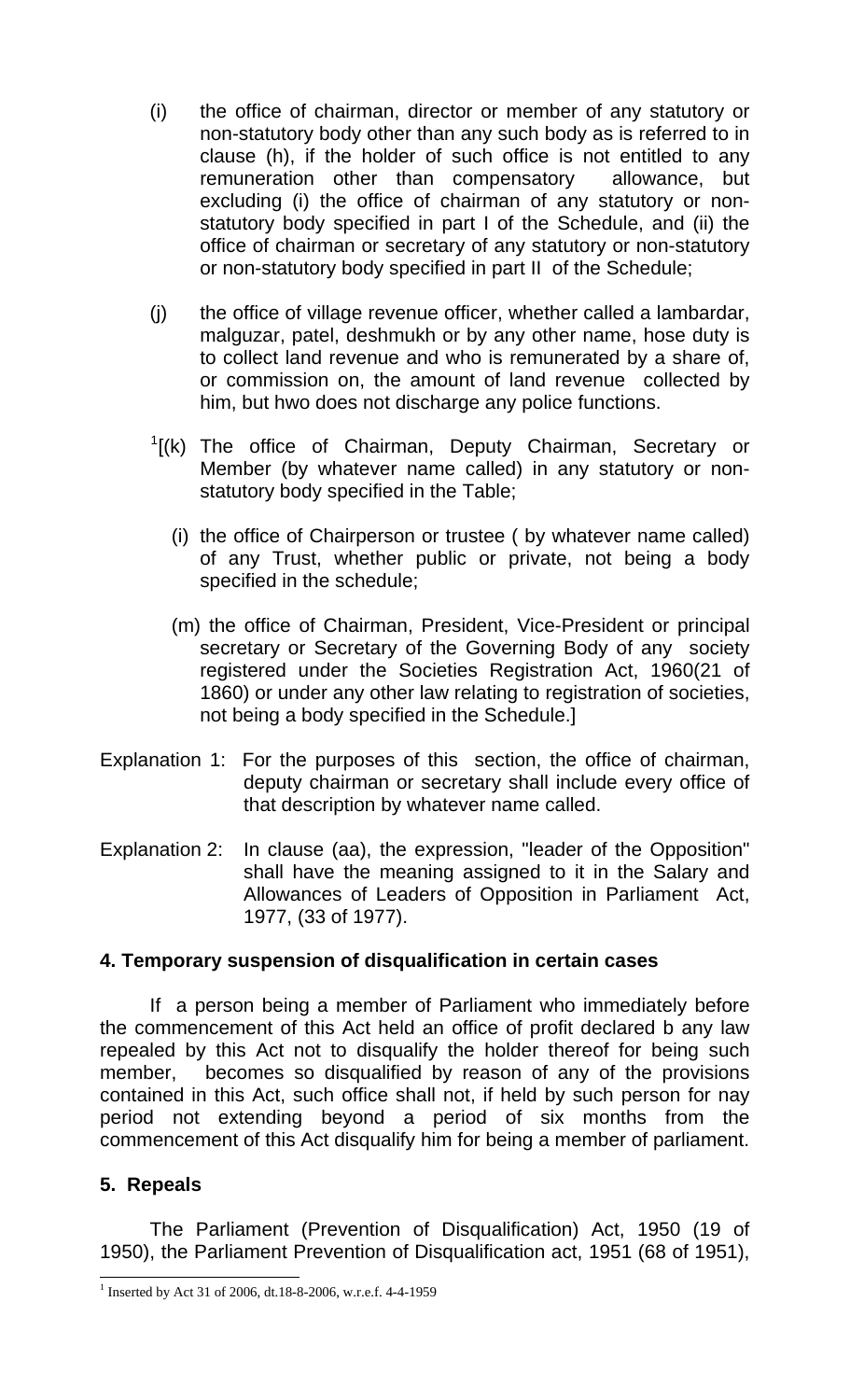the Prevention of Disqualification Act, 1953 (1 of 1954), and any provision in any of the enactment which is inconsistent with this Act are hereby repealed.

### **THE SCHEDULE [Refer Section 3(i) PART 1 BODIES UNDER THE CENTRAL GOVERNMENT**

Air-India International Corporation established under section 3 of the Air Corporations Act, 1953 (27 of 1953).

 Air Transport Council constituted under section 30 of the Air Corporations Act, 1953 (27 of 1953).

Board of directors of the Export Risks Insurance Corporation  $1$ <sup>\*\*\*</sup>] Limited.

Board of directors of the Heavy Electrical [\*\*\*] Limited.

Board of directors of the Hindustan Cables [\*\*\*] Limited.

Board of directors of the Hindustan Insecticides [\*\*\*] Limited.

Board of directors of the Hindustan Machine Tools [\*\*\*] Limited.

Board of directors of the Hindustan Shipyard Limited.

Board of directors of the  $2$ [Hindustan Chemicals and fertilizers Limited].

Board of directors of the National Coal Development corporation (Private) Limited.

Board of directors of National <sup>[3](#page-3-2)</sup>[Industrial] Development corporation [\*\*\*] Limited.

Board of directors of the Instruments [\*\*\*] Limited.

Board of directors of the Neyveli Lignite corporation (Private) Limited. Board of directors of the Sindri Fertilzers And Chemeical [\*\*\*]Limited.

Board of directors of the State Trading Corporation of India [\*\*\*] Limited.

 Central Board established under section 4 of the Coal Mines (Conservation and Safety) Act, 1952 (12 of 1952)

Coal Mines Labour Housing Board constituted under sectin 6 of hte Coal Mines Labour Welfare Fund Act, 1947 (32 of 1947)

Commissioners for hte Port of Calcutta

Committee for the allotment of land in the township of Gandhidham.

Company Law Advisory Commission constituted under section 410 of the Company Act, 1956 (1 of 1956).

Cotton Textiles fund Committee constituted under the Textile Funds Ordinanace, 1944 (Ord. 34 of 1944).

<span id="page-3-0"></span> 1 Word "(Private)" omitted by Act 58 of 1960.

<span id="page-3-1"></span><sup>&</sup>lt;sup>2</sup> Substituted by Act, 58 of 1960 for "nangal Fertilizers and Chemicals (Private) Limited".<br><sup>3</sup> Inserted by Act 58 of 1960.

<span id="page-3-2"></span> $3$  Inserted by Act 58 of 1960.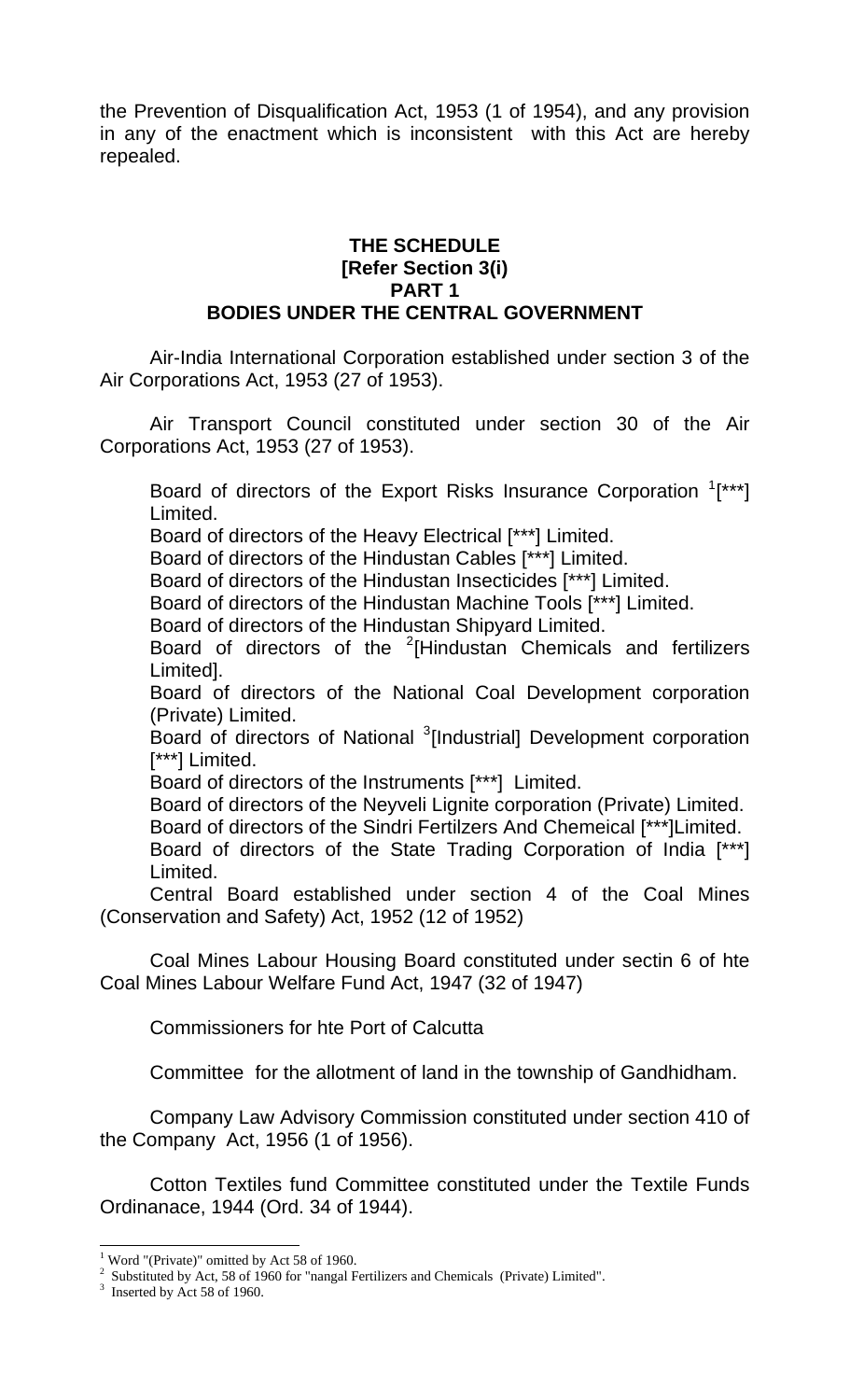Dock Labour Board, Bombay, established under the Bombay Dock Workers (Regulation of Employment) Scheme, 1956, made under the Dock Workers (regulation of Employment) Act,

Dock Labour Board, Calcutta, established under the Calcutta Dock Workers (Regulation of Employment) Scheme, 1956, made under the Dock Workers (Regulation of Employment) Act, 1948 (9 of 1948).

Dock Labour Board, Madras, established under the Madras Dock Workers (Regulation of Employment) Scheme, 1956, made under the Dock Workers (Regulation of Employment) Act, 1948 (9 of 1948).

Forward Markets Commission established under section 3 of Forward Contracts (Regulation) Act, 1952 (74 of 1952)

Indian Airlines Corporation established under section 3 of Air Corporations Act, 1953 (27 of 1953).

Industrial Finance Corporation of India established under section 3 of Industrial Finance Corporation Act, 1948 (15 of 1948).

Licensing Committee constituted under rule 10 of the Registration and licensing of Industrial Undertakings Rules, 1952, made under the Industries (Development of Regulation) Act, 1951 (65 of 1951).

Mining Board constituted under section 12 of the Mines Act, 1952 (35 of 1952)

National Co-operative Development and Warehousing Board established under section 3 of the Agricultural Produce (development and Warehousing) Corporations Act, 1956 (28 of 1956).

Rehabilitation Finance Administration constituted under section 3 of Rehabilitation Finance Administration Act, 1948 (12 of 1948).

Tariff Commission established under section 3 of the Tariff Commission Act, 1951 (50 of 1951).

Trustees of the port of Bombay.

Trustees of hte Port of Madras.

Trustees of Commissioner of any major port as defined in the Indian Ports Act, 1908 (15 of 1908), other than the Port of Calcutta, Bombay or Madras.

### **BODIES UNDER STATE GOVERNMENT**

### **Andhra Pradesh**

 Agricultural Improvement Fund Committee constituted under sectin 3 of the Hyderabad Agricultural Improvement Act, 1952.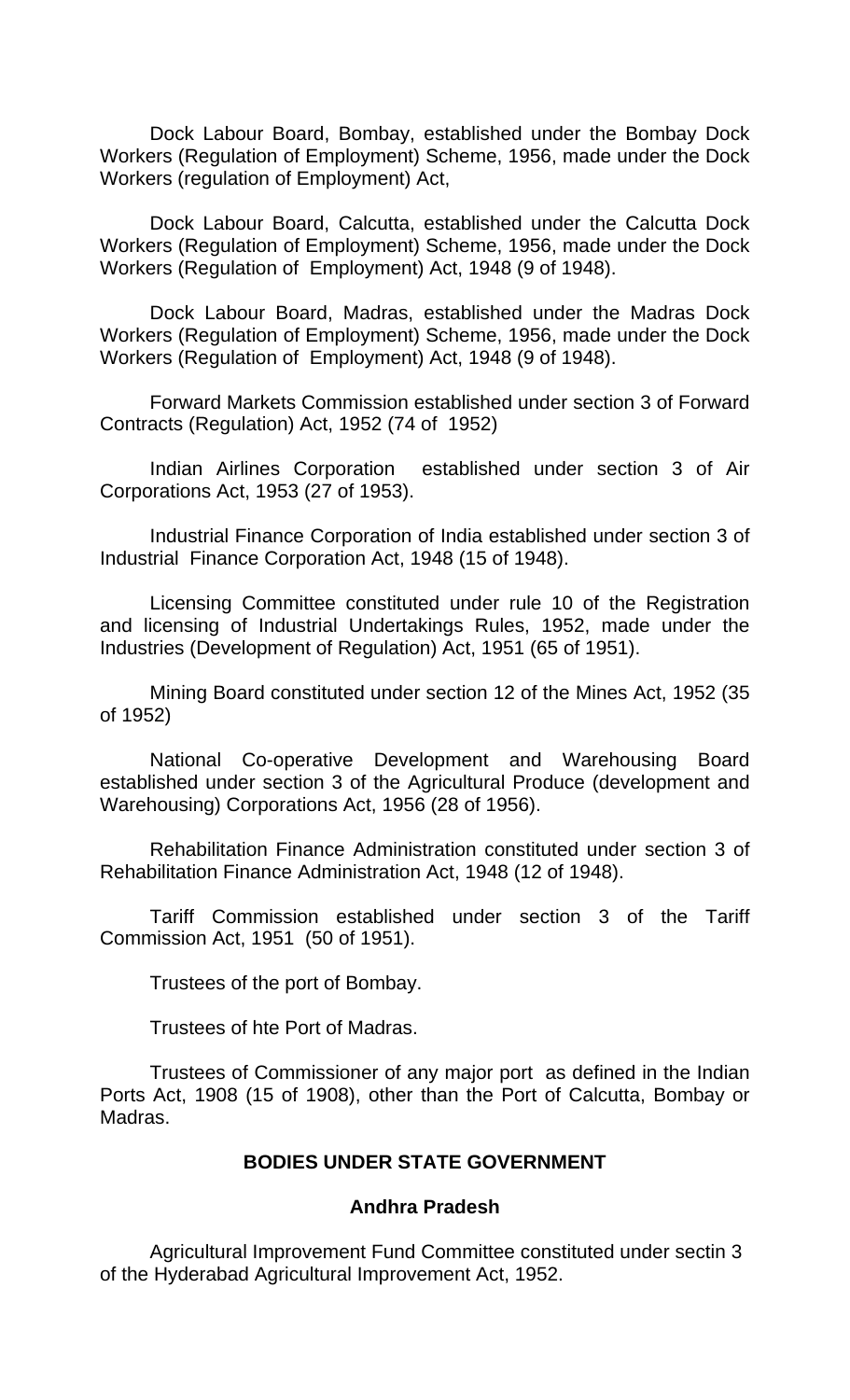Co-operative Agricultural and Marketing Development fund Committee.

Livestock Purchasing Committee.

### **ASSAM**

Adhi Conciliation Board constituted under sectin 3A of the Assam Adhiars Protection and Regulation Act, 1948.

Assam Evacuee Property Management Commttee constituted under Section 12 of the Assam Evacuee Property Act, 1951.

Assam text Book Committee.

### **BIHAR**

Mining Board for Coal Mines.

Text Book and Education Literature Committee.

### **BOMBAY**

Allocation Committee (Allopathic) under the Employees' State Insurance Scheme.

 Allocation Committee (Ayuredic) under the Employees' State Insurance Scheme.

Board to conduct over-all supervision of the business and affairs of the Narsinggiriji Mills Sholapur

Bombay Housing Board constituted under section 3 of Bombay Housing Board Act, 1948.

Bombay State Electricity Board constituted under section 5 of the Electricity (supply) Act, 1948 (54 of 1948).

Bombay State Consultative Council constituted under sectin 16 of the Electricity (Supply) Act, 1948 (54 of 1948).

Medical Service Committee under the Employees' State Insurance Scheme.

Pharmaceutical Committee under the Employees' State Insurance Scheme.

Regional transport Authority for Ahmedabad, Aurangabad, Bombay, Nagpur, Poona, Rajkot and Thana constituted under section 44 of the Motor Vehicles Act 1939 (4 of 1939).

Saurashtra Housing Board constituted unde section 3 of Saurashtra Housing Board Act, 1954.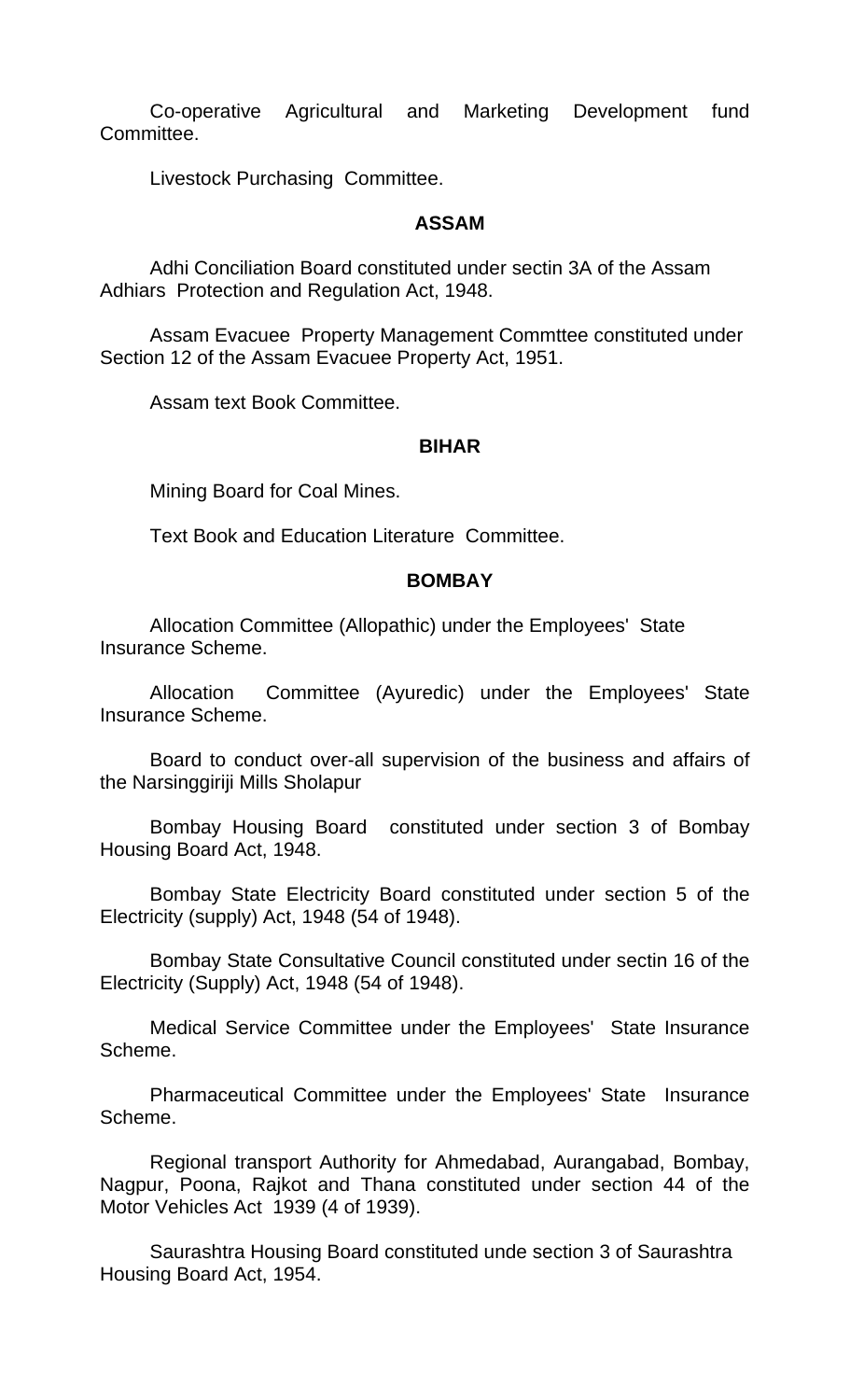State Transport Authority constituted under section 44 of the Motor Vehicles Act, 1939, (4 of 1939).

Vidarbha Housing Board constituted under section 3 of the Madhya Pradesh Housing Act, 1950.

#### **KERALA**

Board of Examiners appointed under ruel 8 of the travancore-Cochin Boiler Attendants Rules, 1954.

Panel of Assessors constituted under rule 63 of the Travancor-Cochin Boiler Attendants Rules, 1954.

Panel of Assessors constituted under the Travancore-Cochin Economiser Rules, 1956.

#### **MADHYA PRADESH**

Madhya Pradesh Housing Board constituted under section 3 of the Madhya Pradesh Housing Board Act, 1950.

Mahakoshal Housing Board.

## [1](#page-6-0) **[TAMILNADU]**

Committee to select Books forstudy for S.S.L.C. Examination.

Landing and Shipping Fees Committees for Minor Ports.

Local Committee constituted under regulation 10A of the Employees' State Insurance (General) Regulations, 1950.

Madras Board of Transport.

[Tamil Nadu Electricity Board] constituted under section 5 of the Electricity (supply) Act, 1948 (54 of 1948).

Madras State Electricity Consultative Council constituted under section 16 of the Electricity (Supply) Act, 1948 (54 of 1954).

Port Conservancy Boards. Port Trust Boards of Minor Ports. State Board of Communications. Text Books Committee.

# **[2](#page-6-1) [KARNATAKA]**

Board of Management, Mysore Iron and Steel Works, Bhadravathi. Board of Management of Industrial Concerns.

<span id="page-6-0"></span><sup>&</sup>lt;sup>1</sup> Substituted for "Madras" by the Madras State (Alteration of Name) (Adaptation of Laws on Union Subjects) Order, 1970.

<span id="page-6-1"></span><sup>&</sup>lt;sup>2</sup> Substituted for " Ntsire" by the Mysore Stae (allteration of Name) Adaptation of Laws on Union Subjects Order, 1974.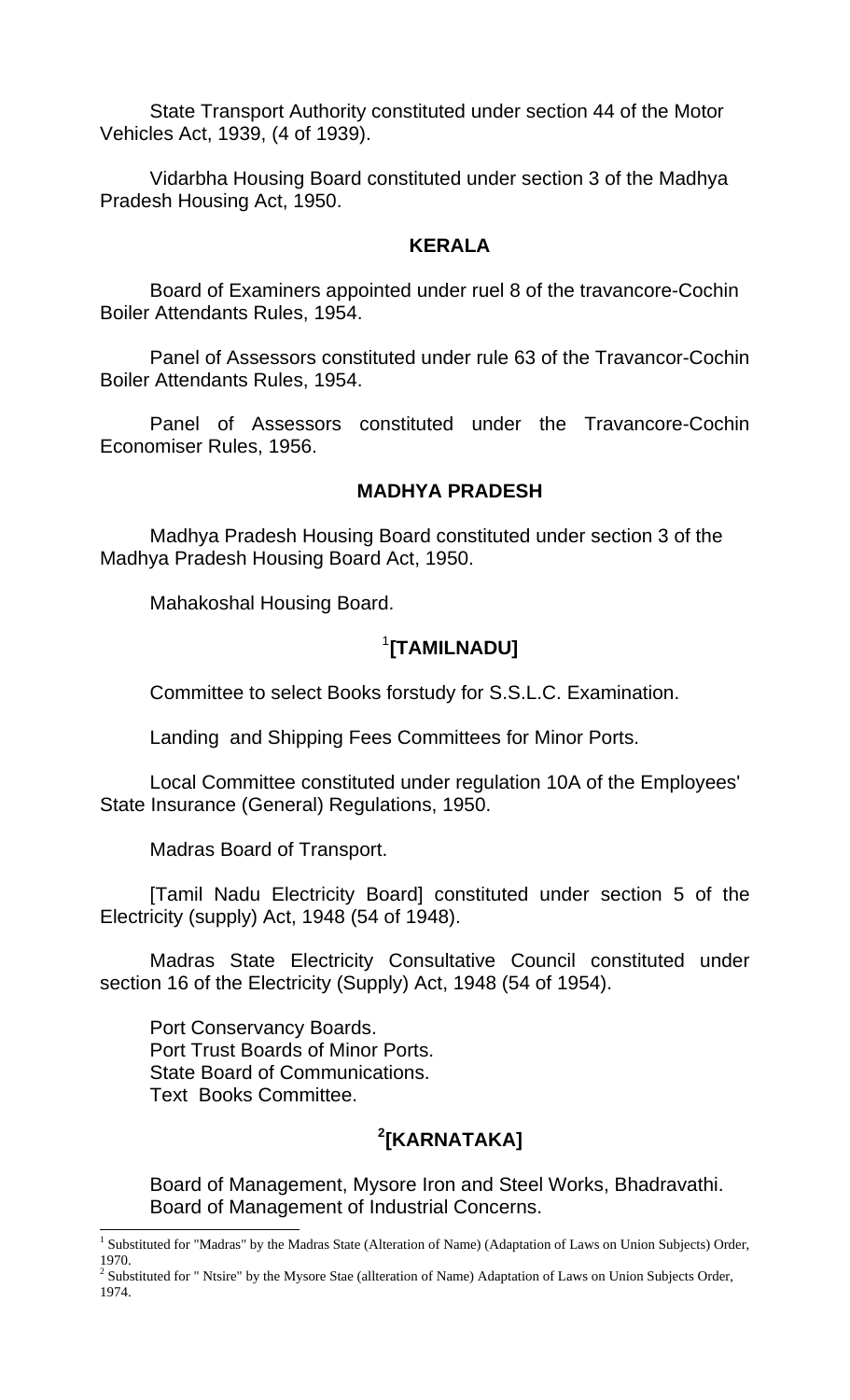### **ORISSA**

Appeal Committee under the Board of secondary Education.

Orissa Board of Communications and Transport.

Regional Transport Authority constituted under section 44 of the Motor Vehicles Act, 1939 (4 of 1939).

State Transport Authority Constituted under section 44 of the Motor Vehicles Act, 1939 ( 4 of 1939)

### **PUNJAB**

Punjab State National Workers (Relief and Rehabilitation) Board.

### **RAJASTHAN**

City Improvement Trust, Kota, constituted under the City of Kota improvement Act, 1946.

Excise Appellate Board, Ajmer

Rajasthan State Electricity Board constituted under section 5 of the Electricity (Supply) Act, 1948 (54 of 1948).

Urban Improvement Board, Jaipur.

## **UTTAR PRADESH**

Government Cement Factory Board

Local Committee for Agra, Kanpur, Lucknow and Saharanpur appointed under section 25 of the Employees' State Insurance Act, 1948 (34 of 1948).

Sub-Committee to select books for Educational Expansion Department.

U.P. Sugar and Power Alcohol and Labour Housing Board Constituted under section 10 of the U.P. Sugar and Power Alcohol Industries Labour Welfare and Development Fund Act, 1950.

## **WEST BENGAL**

Licensing Board constituted under the regulations made under rule 45 of the Electricity Rules, 1956.

West Bengal Housing Board constituted under the West Bengal Development Corporation Act, 1954.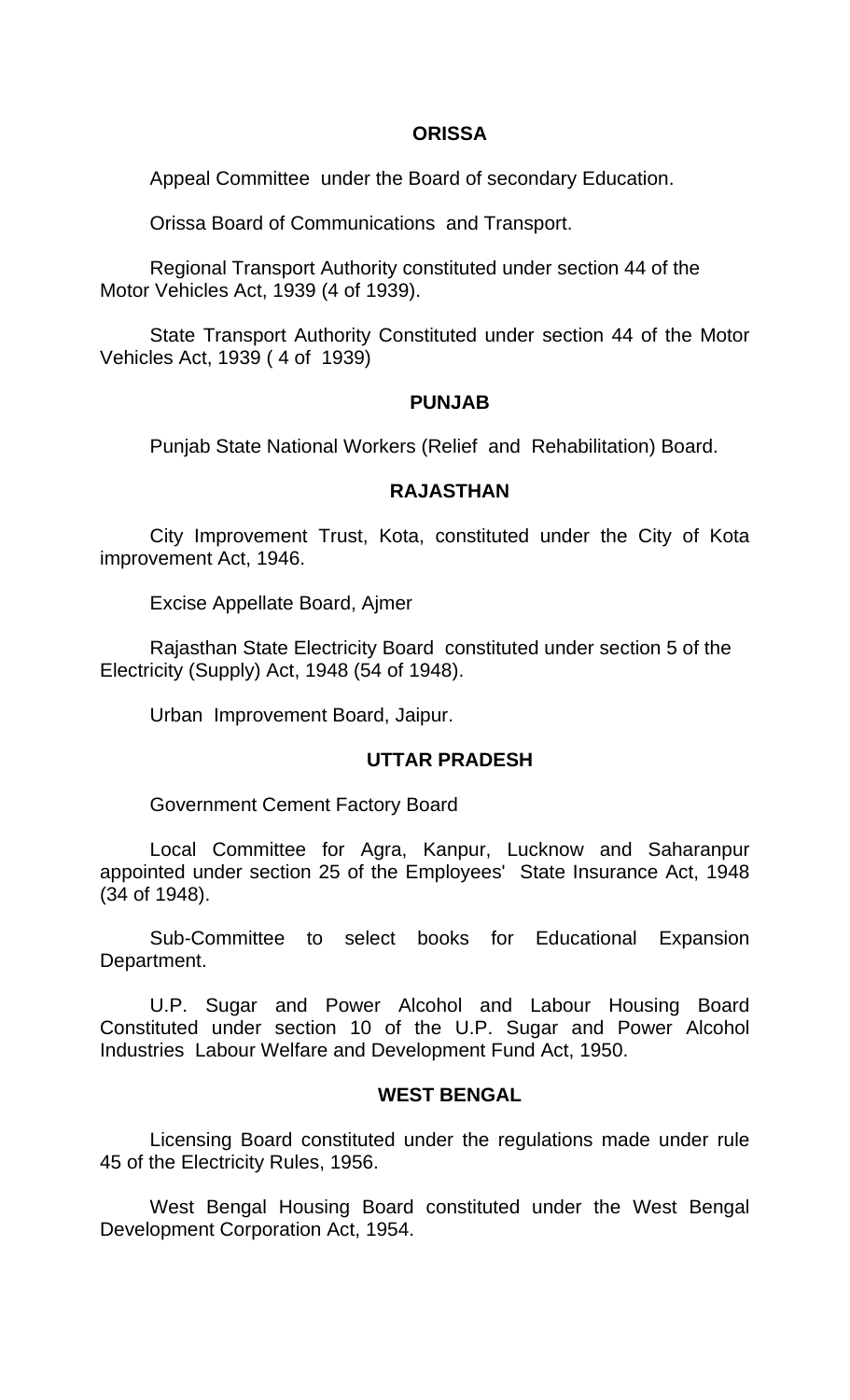### **BODIES IN UNION TERRITORIES**

Delhi Development authority constituted under section 3 of the Delhi Development Act, 1957 (61 of 1957).

Delhi Electricity Power Control board constituted under section 5 of the Bombay Electricity (Special Powers) Act, 1946, as applied to Delhi.

Delhi State Electricity Council constituted under section 16 of the Electricity (Supply) Act, 1948 (54 of 1948).

#### **PART II BODIES UNDER THE CENTRAL GOVERNMENT**

Advisory Committee for the Air- India International Corporation appointed under section 41 of the Air Corporations Act, 1953 (27 of 1953).

Advisory Committee for the Indian Airline Corporation appointed under section 41 of the Air Corporations Act, 1953 (27 of 1953).

Central Silk Board constituted under section 4 of the Central Silk Board Act, 1948 (61 of 1948).

Coffee Board constituted under section 4 of the Coffee Act, 1942 (7 of 1942).

Coir Board constituted under section 4 of the Coir Industry Act, 1953 (45 of 1953)

Development Council for acids and Fertilizers established under section 6 of the Industries (Development and Regulation) Act, 1951 (65 of 1951).

Development Council for Alkalis and Allied Industries Established under section 6 of the Industries (Development and Regulation) Act, 1951 (65 of 1951).

Development Council for Bicycles Established under section 6 of the Industries (Development and Regulation) Act, 1951 (65 of 1951).

Development Council for Drugs, Dyes and Intermediates Established under section 6 of the Industries (Development and Regulation) Act, 1951 (65 of 1951).

Development Council for Food Processing Industries Established under section 6 of the Industries (Development and Regulation) Act, 1951 (65 of 1951).

Development Council for Heavy Electrical Engineering Industries Established under section 6 of the Industries (Development and Regulation) Act, 1951 (65 of 1951).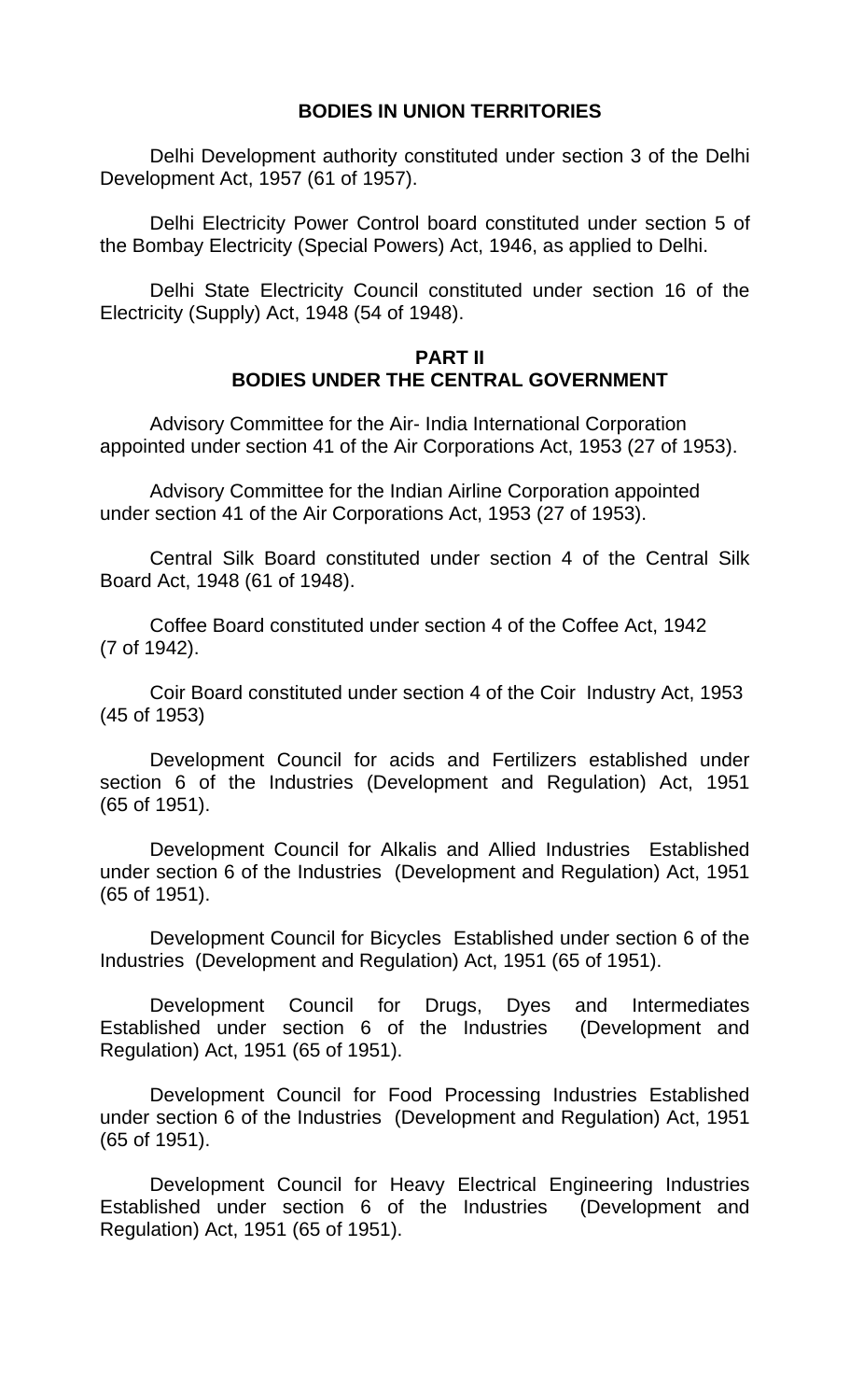Development Council for Internal Combustion Engines and power Driven Pumps Established under section 6 of the Industries (Development and Regulation) Act, 1951 (65 of 1951).

Development Council for Light Electrical Engineering Industries Established under section 6 of the Industries (Development and Regulation) Act, 1951 (65 of 1951).

Development Council for Machine Tools Established under section 6 of the Industries (Development and Regulation) Act, 1951 (65 of 1951).

Development Council for Non-ferrous Metals including alloys Established under section 6 of the Industries (Development and Regulation) Act, 1951 (65 of 1951).

Development Council for Oil-based and Plastic Industries Established under section 6 of the Industries (Development and Regulation) Act, 1951 (65 of 1951).

Development Council Sugar Industries Established under section 6 of the Industries (Development and Regulation) Act, 1951 (65 of 1951).

Development Council Textiles, made of artificial silk including artificial silk yarn Established under section 6 of the Industries (Development and Regulation) Act, 1951 (65 of 1951).

Development Council Textiles, made of wool including woollen yarn , hosiery, carpets and druggets Established under section 6 of the Industries (Development and Regulation) Act, 1951 (65 of 1951).

Durgah Committee Ajmer, constituted under section 4 of the Durgah Khawaja Saheb Act, 1955, (36 of 1951).

Indian Central Aeronaut Committee

Indian Central Coconut Committee constituted under section 4 of the Indian Coconut Committee Act, 1944 (10 of 1944).

Indian Central Cotton Committee Constituted under section 4 of the Indian Cotton Cess Act, 1923 (14 of 1923).

Indian Central Jute Committee.

Indian Central Oil Seeds Committee Constituted under section 4 of the Indian Oilseed Committee Act, 1946 (9 of 1946).

Indian Central sugarcane Committee.

Indian Central Tobacco Committee.

Indian Lac Cess Committee Constituted under section 4 of the Indian Lac Cess Act, 1930 (24 of 1930).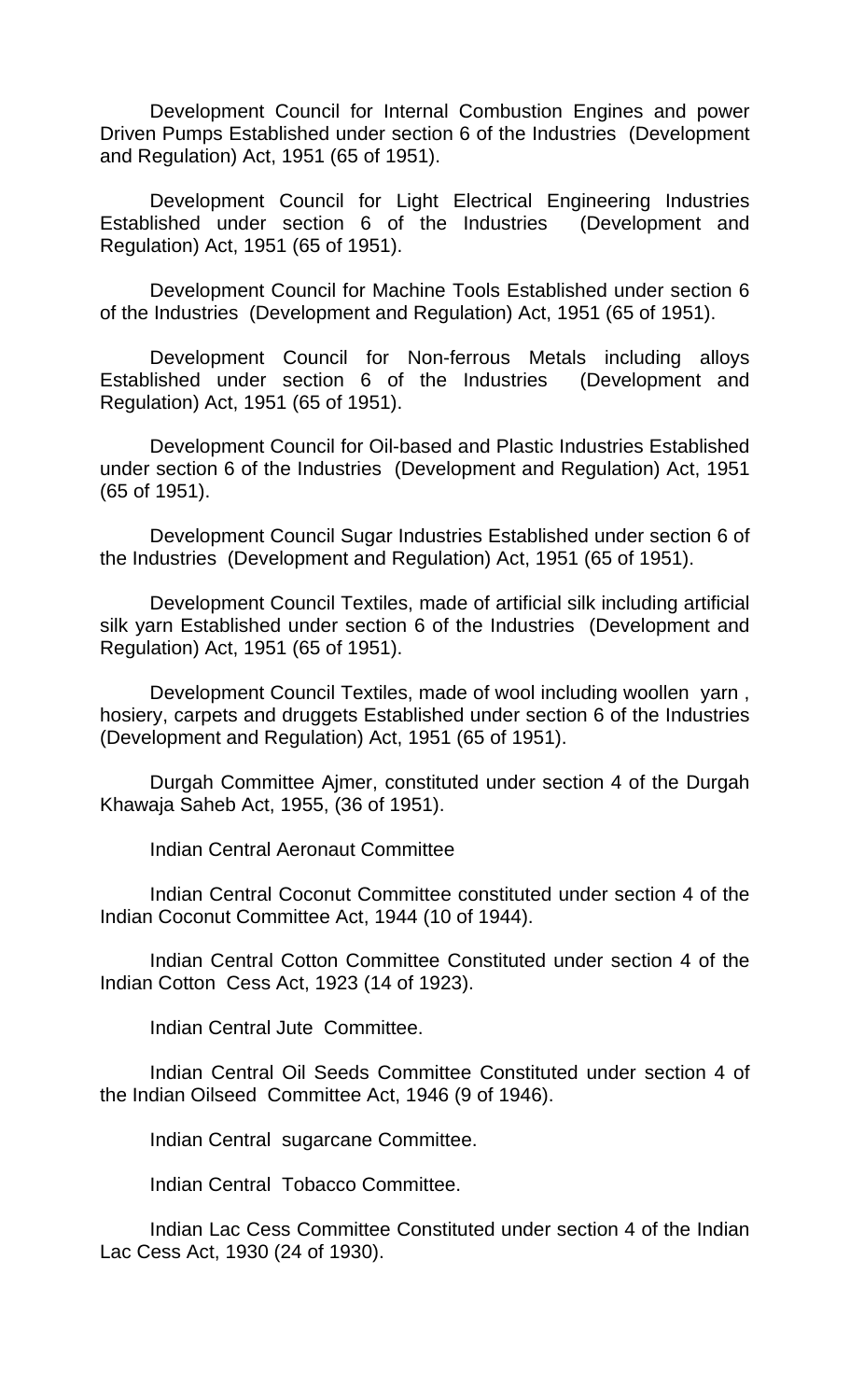Rubber Board Constituted under section 4 of the Rubber Act, 1947 (24 of 1947).

Tea Board Constituted under section 4 of the Tea Act, 1953 (29 of 1953).

### **BODIES UNDER THE STATE GOVERNMENT**

### **ANDHRA PRADESH**

Market Committee Constituted under section 4 of the Hyderabad Agricultural Market Act, No.II of 1339F.

Market Committee Constituted under section 4A of the Madras Crops Market Act, 1933.

### **BIHAR**

Bihar State Board of Religious Trusts.

Bihar Subai Majlis Awqaf.

Bodh Gaya temple Advisory Committee constitute under section 15 of the Bodh Gaya Temple Act, 1949

Bodh Gaya temple Management Committee constitute under section 3 of the Bodh Gaya Temple Act, 1949.

### **KERALA**

Administration Committee for Coir Purchase Scheme.

Malabar Market Committee constituted under section 4A of the Madras Commercial Crops Market Act, 1933.

Tapioca market Expansion Board.

 $\overline{a}$ 

## **[1](#page-10-0) [TAMIL NADA]**

Area Committee for Hindu Religious And Charitable Endowments constituted under section 12 of the Madras Hindu Religious and Charitable Endowments Act, 1951.

Madras State Wakf Board constituted under section 9 of the Wakf Act, 1954 (29 of 1954).

### **PUNJAB**

State Marketing Board constituted under section 3 of the Patiala Agricultural Produce Markets Act, 2004

<span id="page-10-0"></span><sup>&</sup>lt;sup>1</sup> Substituted for "Madras" by the Madras State (Alternation of Name ) Adaptation of Laws on Union Subjects) Order, 1970.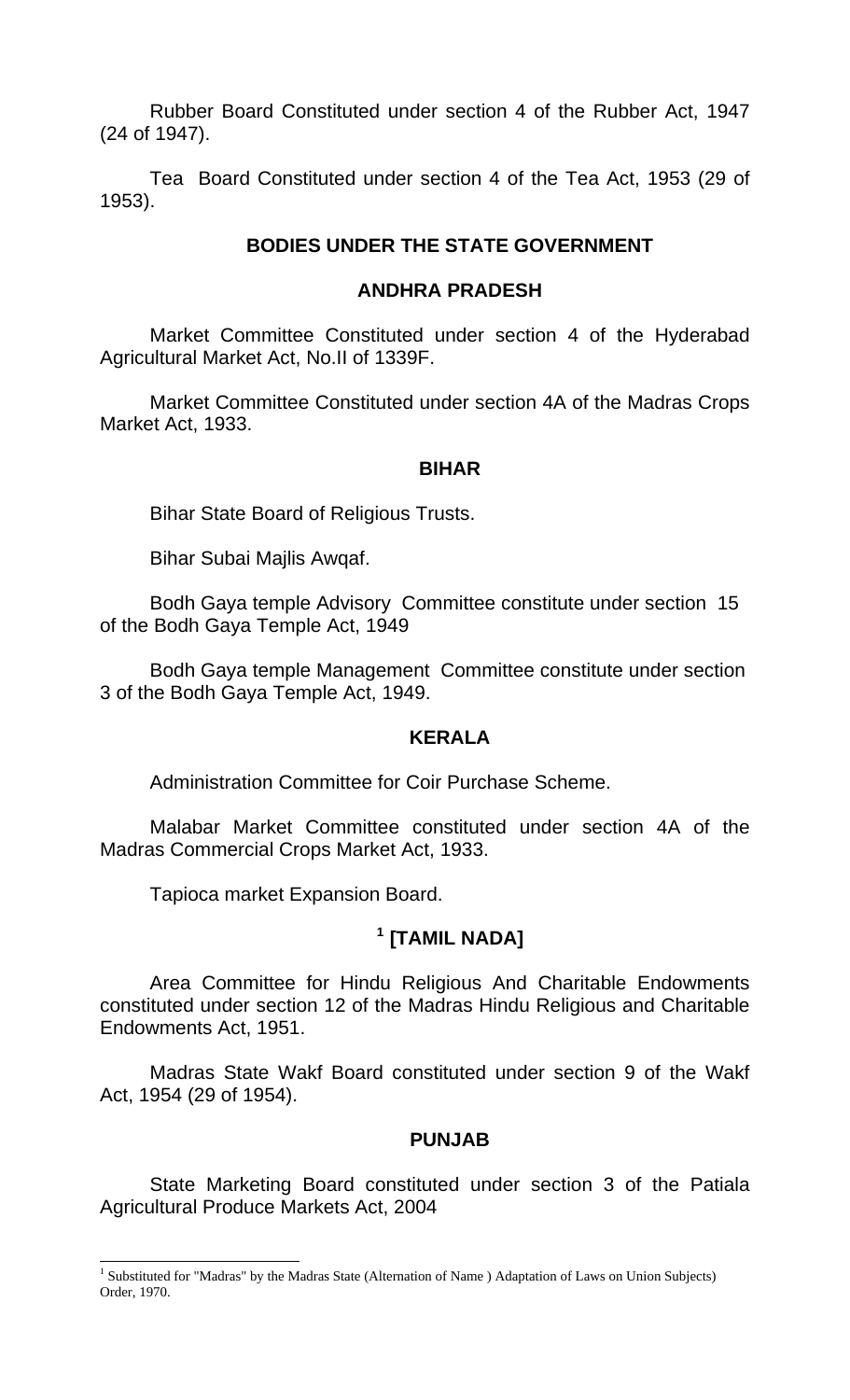$^2$  $^2$  [TABLE] [Refer Section 3 (k)]

| S.No.            | Name of body                                                                                                                    |
|------------------|---------------------------------------------------------------------------------------------------------------------------------|
| (1)              | $\left 2\right\rangle$                                                                                                          |
| 1 <sub>1</sub>   | The Tripura Khadi and Village Industries Board, a body constituted<br>under the Tripura Khadi and Village Industries Act, 1966. |
| 2.               | The Uttar Pradesh Development Council                                                                                           |
| $\overline{3}$ . | The Irrigation and Flood Control Commission, Uttar Pradesh                                                                      |
| 4.               | the Indian Statistical Institute, Calcutta                                                                                      |
| 5.               | The West Bengal Handicrafts Development Corporation Limited.                                                                    |
| 6.               | The West Bengal Small Industries Development Corporation<br>Limited                                                             |
| 7.               | The West Bengal Industrial Development Corporation Limited.                                                                     |
| 8.               | The Sriniketan Santiniketan Development Authority,<br>body<br>a                                                                 |
|                  | constituted under the West Bengal Town and Country (Planning                                                                    |
|                  | and Development) Act, 1979 (West Bengal Act No. 13 of 1979).                                                                    |
| 9.               | The Haldia Development Authority, a body constituted under the                                                                  |
|                  | West Bengal Town and Count (Planning and Development) Act,                                                                      |
|                  | 1979 (West Bengal Act No.13 of 1979).                                                                                           |
| 10.              | Bengal Minorities Development and<br>West<br>Finance<br>The                                                                     |
|                  | Corporation, a body constituted under the West Bengal Minorities                                                                |
|                  | Development and Finance Corporation Act, 1995.                                                                                  |
| 11.              | The Hooghly River Bride Commissioners, Constitutes under the<br>Hooghly River Bridge Act, 1969 (West Bengal Act No 36 of 1969)  |
| 12.              | The Board of Waqf, West Bengal, a body constituted under the                                                                    |
|                  | Wakf Act, 1995 (43 of 1995).                                                                                                    |
| 13.              | The State Fisheries Development Corporation Limited, West                                                                       |
|                  | Bengal.                                                                                                                         |
| 14.              | The West Bengal State Haj Committee, Constituted under the Haj                                                                  |
|                  | Committee Act, 2002 (35 of 2002)                                                                                                |
| 15.              | The Asanso Durgapur Development Authority, West Bengal, a                                                                       |
|                  | body constituted udner the West Benghal Town and Country                                                                        |
|                  | (Planning and Development) Act, 1979 (West Bengal Act No 13 of<br>1979).                                                        |
| 16.              | Bengal Pharmaceutical<br>and<br>Phytochemical<br><b>The</b><br>West                                                             |
|                  | Development Corporation Limited.                                                                                                |
| 17.              | The West Bengal Handloom and Powerloom Development                                                                              |
|                  | Corporation Limited.                                                                                                            |
| 18.              | The West Bengal Khadi and Village Industry Board                                                                                |
| 19.              | The Society for Self-employment for Urban Youth, a society                                                                      |
|                  | Registered under the West Bengal Societies Registration Act, 1961                                                               |
|                  | (West Bengal Act No.26 of 1961)                                                                                                 |
| 20.              | The Tirumala Tirupathi Devasthanams Board.                                                                                      |
| 21.              | Agricultural and Processed Food Products<br>The<br>Export                                                                       |
|                  | Development Authority, an authority constituted under section 4 of                                                              |
|                  | the Agricultural and Processed Food Products export Development                                                                 |
|                  | Authority Act, 1985, (2 of 1986).                                                                                               |
| 22.              | The National Agricultural Co-operative Marketing Federation of<br>India Limited (NAFED).                                        |
| 23.              | The Indian Farmer Fertilizers Co-operative Limited (IFFCO).                                                                     |

<span id="page-11-0"></span><sup>&</sup>lt;sup>2</sup> Inserted by Act 31 of 2006, w.r.e.f. 4-4-1959.